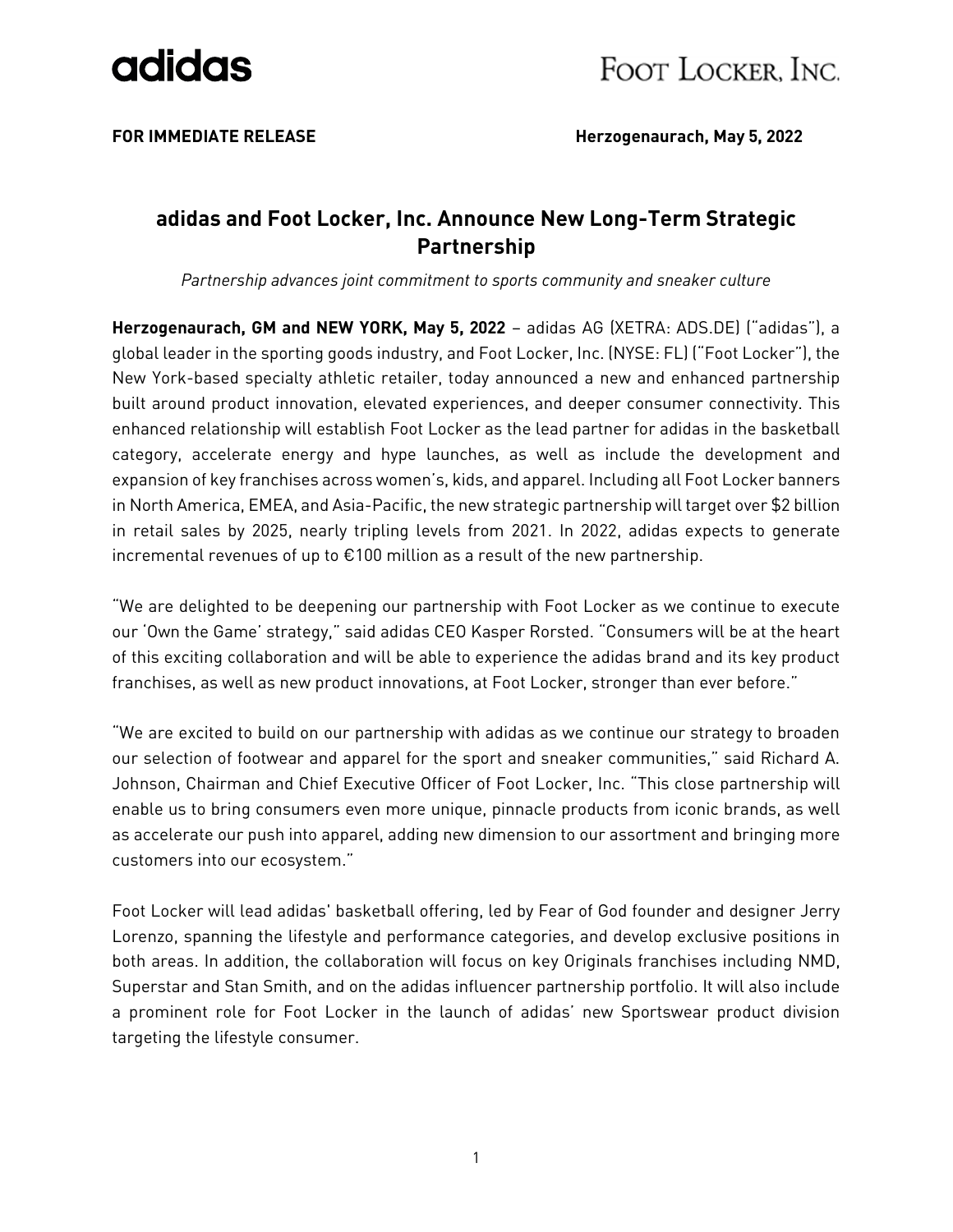# adidas

### FOOT LOCKER, INC.

To execute the new plan, adidas will provide Foot Locker with a dedicated team to deliver an elevated consumer experience both in stores and online to help create demand and elevate the marketplace. This will involve partnership on product development, exclusive Foot Locker positioning, increased product allocations, shared marketing spend, and an elevated premium presence across Foot Locker's entire portfolio of banners with a special focus on key cities and communities that the companies jointly serve. Lastly, to provide consumers with a seamless consumer journey, on and offline, both partners will increase their digital focus and accelerate the rollout of the adidas partner program at Foot Locker.

#### *Disclosure Regarding Forward-Looking Statements*

*This press release contains forward-looking statements within the meaning of the federal securities laws. Other than statements of historical facts, all statements which address activities, events, or developments that adidas and/or Foot Locker anticipate will or may occur in the future are forward-looking statements. These forwardlooking statements are based on adidas and Foot Locker's current expectations and beliefs concerning future developments and their potential effects on both companies and are subject to a number of risks and uncertainties, many of which are unforeseeable and beyond adidas and Foot Locker's control. Any changes in such assumptions or factors could produce significantly different results. adidas and Foot Locker undertake no obligation to update forward-looking statements, whether as a result of new information, future events, or otherwise.*

#### **About adidas**

adidas is a global leader in the sporting goods industry. Headquartered in Herzogenaurach/Germany, the company employs more than 61,000 people across the globe and generated sales of €21.2 billion in 2021. For more information, please visit [www.adidas-](http://www.adidas-group.com/)[Group.com.](http://www.adidas-group.com/)

#### **About Foot Locker, Inc.**

Foot Locker, Inc. leads the celebration of sneaker and youth culture around the globe through a portfolio of brands including Foot Locker, Kids Foot Locker, Champs Sports, Eastbay, atmos, WSS, and Sidestep. With approximately 2,900 retail stores in 28 countries across North America, Europe, Asia, Australia, and New Zealand, as well as websites and mobile apps, the Company's purpose is to inspire and empower youth culture around the world, by fueling a shared passion for self-expression and creating unrivaled experiences at the heart of the global sneaker community. Foot Locker, Inc. has its corporate headquarters in New York. For additional information please visi[t www.footlocker-inc.com.](http://www.footlocker-inc.com/)